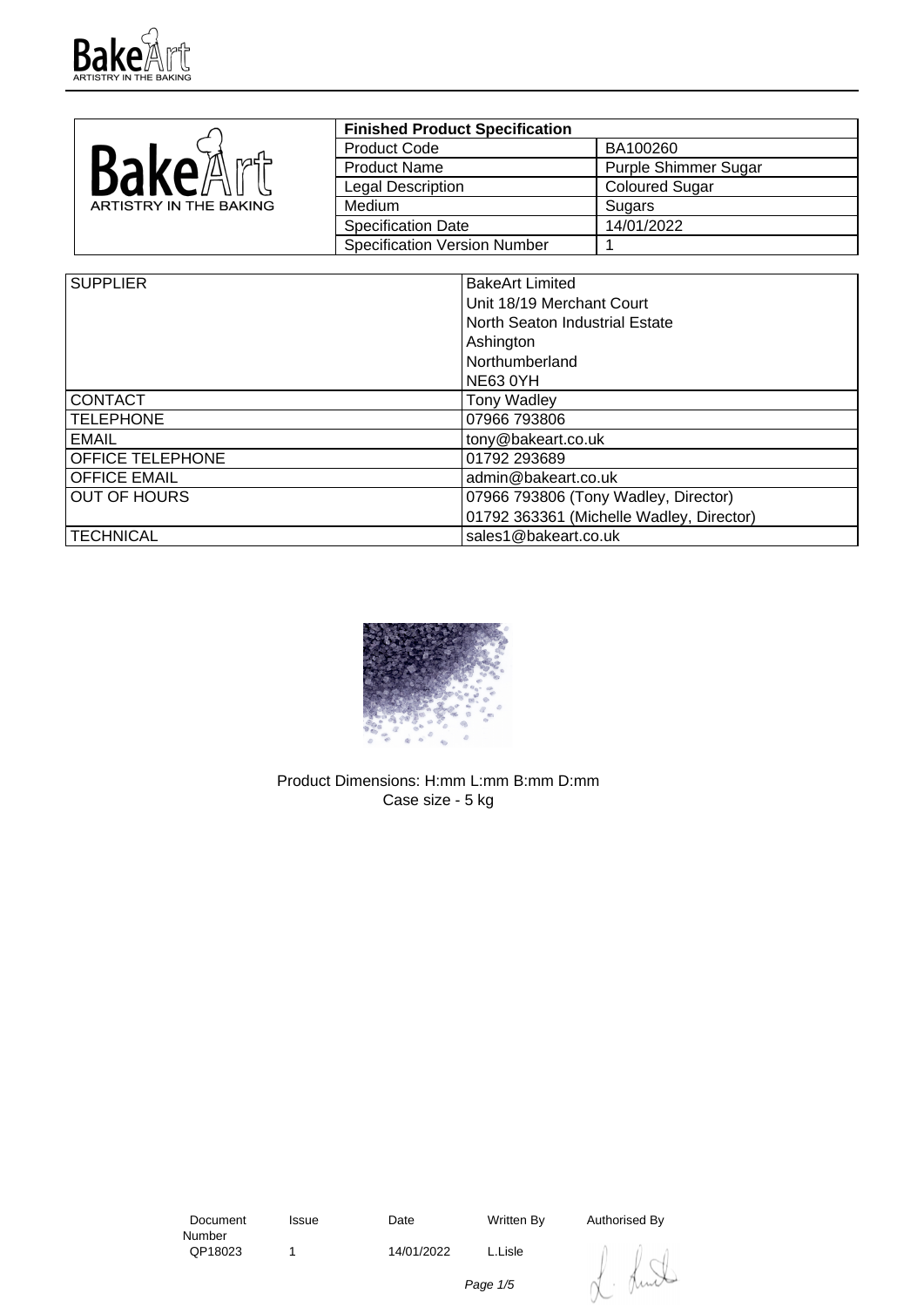

| <b>Full recipe</b>                                                                                                                                                                                       |                          |           |                                                                                                                                                                                                                                                                                                              |
|----------------------------------------------------------------------------------------------------------------------------------------------------------------------------------------------------------|--------------------------|-----------|--------------------------------------------------------------------------------------------------------------------------------------------------------------------------------------------------------------------------------------------------------------------------------------------------------------|
| <b>Ingredient Name</b>                                                                                                                                                                                   | <b>Function</b>          | %         | <b>Country Of Origin</b>                                                                                                                                                                                                                                                                                     |
| Sugar<br>Derived from: Sugar Beet.<br>Moisture content <0.10                                                                                                                                             | <b>Base</b>              | 99.5      | Austria, Belgium, Bulgaria,<br>Croatia, Cyprus, Czech<br>Republic, Denmark, Estonia,<br>Finland, France, Germany,<br>Greece, Hungary, Ireland,<br>Italy, Latvia, Lithuania,<br>Luxembourg, Malta, Poland,<br>Portugal, Romania,<br>Slovakia, Slovenia, Spain,<br>Sweden, The Netherlands,<br>United Kingdom, |
| Maltodextrin<br>Derived from: maize &/or potato<br><b>FUNCTION carrier Not</b><br>declarable                                                                                                             | Carriers                 | 0.15      | Austria, Czech Republic,<br>France, Germany, Hungary,<br>Italy, Poland, Slovakia,<br>Spain, The Netherlands,<br>United States,                                                                                                                                                                               |
| E163 Anthocyanins<br>Derived from:Red Cabbage<br>Extraction method Aluminum<br>Lake                                                                                                                      | Colours                  | 0.125     | China,                                                                                                                                                                                                                                                                                                       |
| E162 Beetroot red<br>Derived from: Beta vulgaris L.                                                                                                                                                      | Colours                  | $< 0.1\%$ | France,                                                                                                                                                                                                                                                                                                      |
| Maltodextrin<br>Derived from:Potato                                                                                                                                                                      | Base                     | $< 0.1\%$ | Belgium, The Netherlands,                                                                                                                                                                                                                                                                                    |
| E202 Potassium sorbate<br>Derived from: Scorbic acid &<br>Potassium Hydroxide. Sulphur<br>dioxide & sulphites ARE NOT<br>(added) at concentrations of<br>more than 10mg/kg or 10mg/l<br>expressed as SO2 | Preservatives            | $< 0.1\%$ | China,                                                                                                                                                                                                                                                                                                       |
| E330 Citric Acid<br>Derived from: maize or molasse<br>(beet or cane) FUNCTION<br>acidity regulator Not declarable                                                                                        | <b>Acidity Regulator</b> | $< 0.1\%$ | Austria, Belarus, Belgium,<br>Belize, Czech Republic,<br>Egypt, El Salvador, Ethiopia,<br>France, Germany, Hungary,<br>India, Indonesia, Mexico,<br>Poland, Romania, Russian<br>Federation, Slovakia, The<br>Netherlands,                                                                                    |
| Ethanol<br>Derived from: Wheat Grain                                                                                                                                                                     | Base                     | $< 0.1\%$ | United Kingdom,                                                                                                                                                                                                                                                                                              |
| Water                                                                                                                                                                                                    | <b>Base</b>              | $< 0.1\%$ | United Kingdom,                                                                                                                                                                                                                                                                                              |

## **Ingredients Declaration**

Ingredients: Sugar, Colours: Anthocyanin, Beetroot; Preservatives: Potassium sorbate.

 Document Number<br>QP18023

1 14/01/2022 L.Lisle

Issue Date Written By Authorised By

hut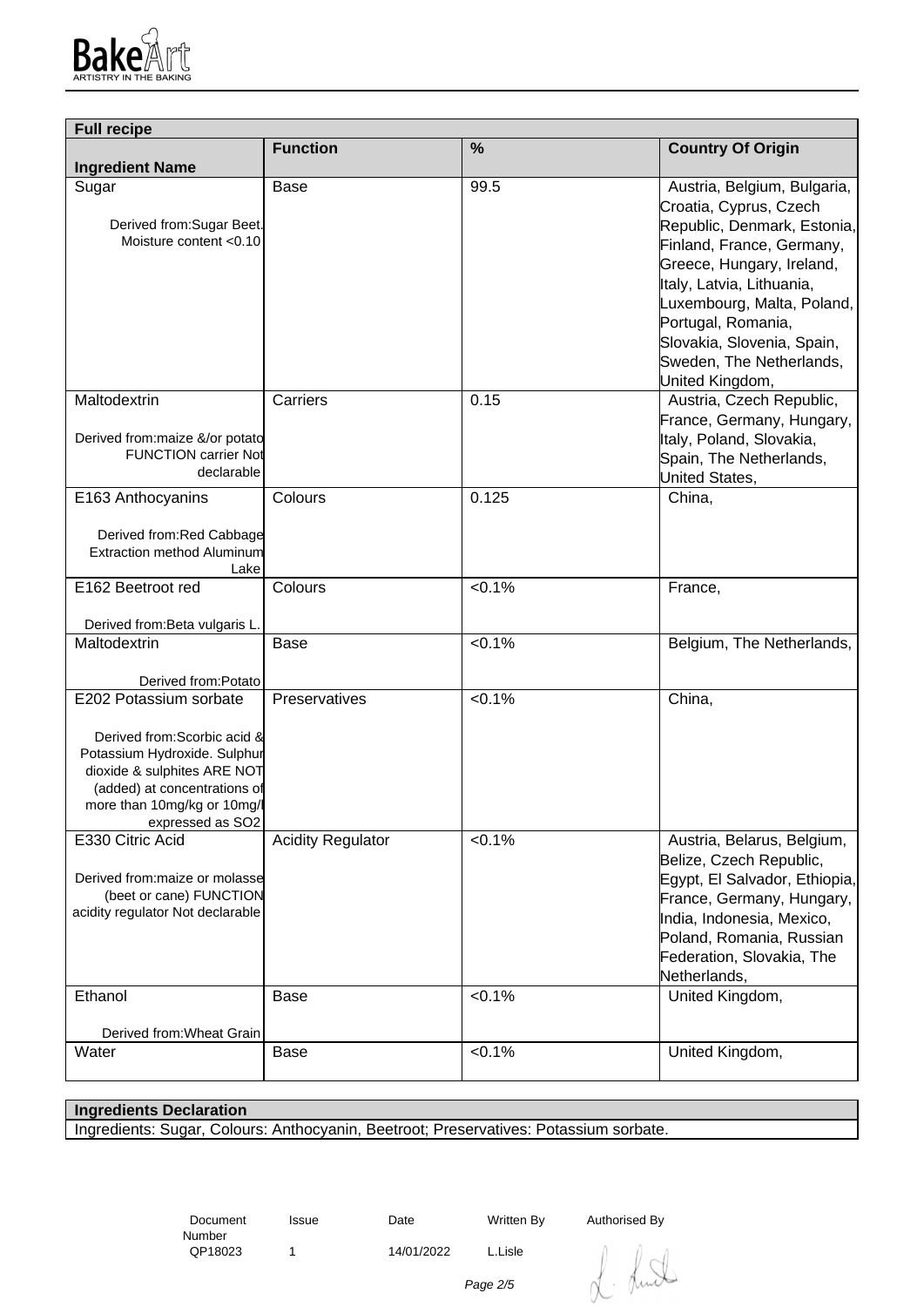

| <b>Allergy Information</b>               |                                                                 |                 |  |
|------------------------------------------|-----------------------------------------------------------------|-----------------|--|
| <b>Peanuts</b>                           |                                                                 | <b>Sesame</b>   |  |
| Fish                                     |                                                                 | <b>Eggs</b>     |  |
| Soya                                     |                                                                 | <b>Milk</b>     |  |
| Lupin                                    |                                                                 | <b>Nuts</b>     |  |
| <b>Celery</b>                            |                                                                 | <b>Mustard</b>  |  |
| <b>Crustaceans</b>                       |                                                                 | <b>Molluscs</b> |  |
| <b>Sulphur Dioxide</b><br><b>Cereals</b> |                                                                 |                 |  |
|                                          | + Product contains, +/- Product may contain, - Does not contain |                 |  |

| <b>Additional Information</b> |  |
|-------------------------------|--|
|                               |  |

| <b>Allergen Statement</b>           |  |
|-------------------------------------|--|
| This product is free from allergens |  |

| <b>Product Shelf Life:</b>                       |    |
|--------------------------------------------------|----|
| Maximum Life from date of manufacture: in months | 12 |
| Minimum Shelf Life on Delivery: in months        |    |
| Shelf Life Once Opened: in months                | ັ  |

| <b>Nutritional Information</b> |        |
|--------------------------------|--------|
| Energy KJ                      | 1693.5 |
| <b>Energy Kcal</b>             | 398.4  |
| Fat                            | 0.0    |
| Fat (Saturated)                | 0.0    |
| of which mono-unsaturates 0.0  |        |
| of which polysaturates 0.0     |        |
| Carbohydrates                  | 99.7   |
| Sugars                         | 99.5   |
| of which polyols 0.0           |        |
| of which starch 0.0            |        |
| Protein                        | 0.0    |
| Sodium <sup>1</sup> 0.0        |        |
| Salt                           | 0.0    |
| Fibre 0.0                      |        |
| Moisture 0.0                   |        |
| Ash                            | 0.0    |

 Document Number<br>QP18023

1 14/01/2022 L.Lisle

Issue Date Written By Authorised By

Runt

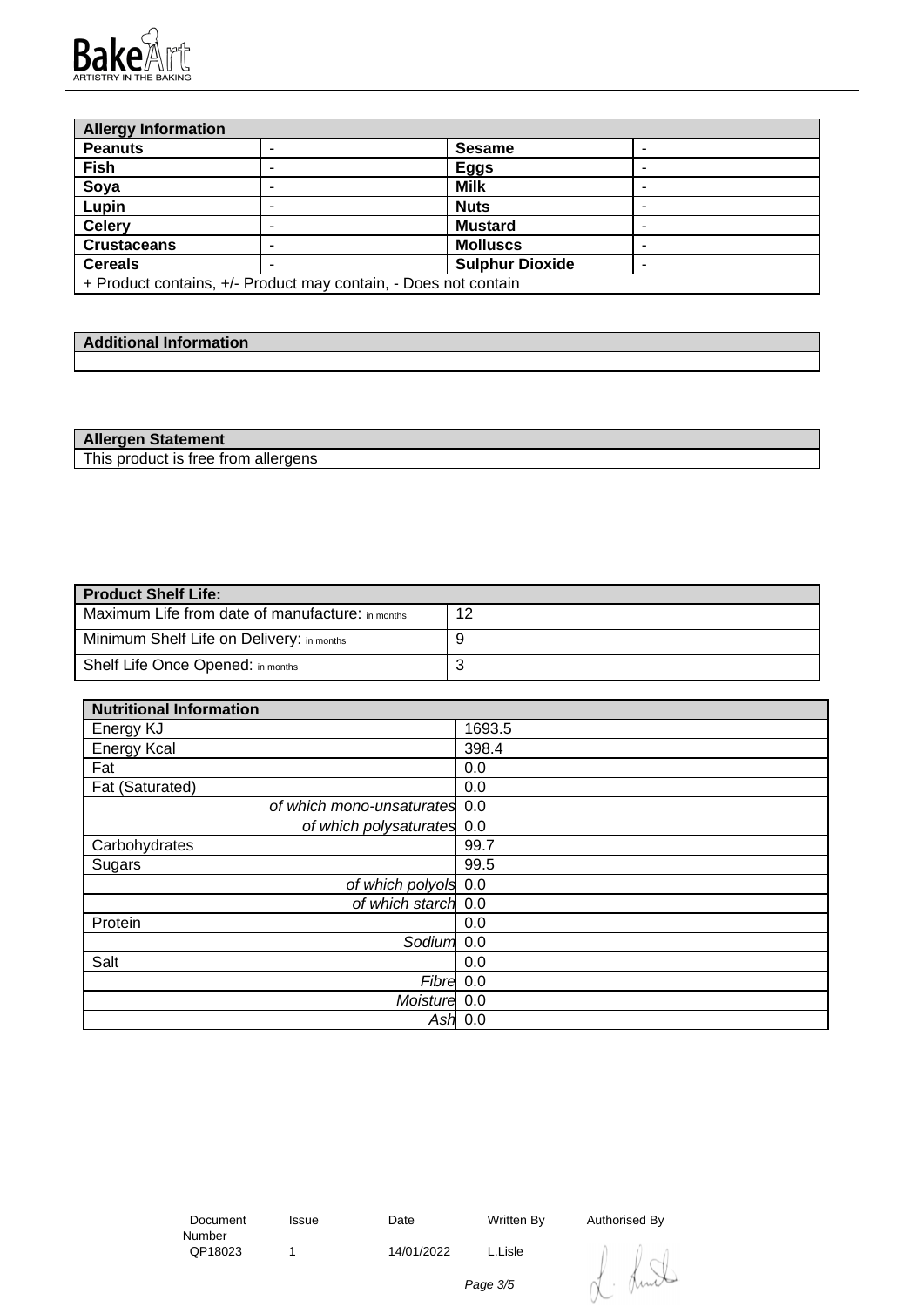

## **Recommended Storage Conditions**

Ambient storage in cool (15 - 20°C) dry conditions, protected from light and strong odours.

The natural colours used in this product are highly sensitive to light and temperature; the colour will change where variations to recommended storage conditions occur.

The natural colours used in this product are highly sensitive to pH; the colour will change where pH is < 5.5.

| <b>Free From:</b>           |     |                           |     |
|-----------------------------|-----|---------------------------|-----|
| <b>Artificial Colours</b>   | Yes | Artificial Flavours       | Yes |
| <b>Artificial Sweetners</b> | Yes | Preservatives             | No  |
| MonoSodiumGlutamate         | Yes | <b>Modified Organisms</b> | Yes |
| Irradiated Ingredients      | Yes | <b>Hydrogenated Fats</b>  | Yes |

| <b>Suitable For:</b> |                                  |                      |                                  |
|----------------------|----------------------------------|----------------------|----------------------------------|
| Nut/Seed Allergy     | Yes                              | Lacto-Ovo Vegetarian | Yes                              |
| <b>Sufferers</b>     |                                  |                      |                                  |
| Lactose Intolerance  | Yes                              | Vegetarians          | Yes                              |
| Coeliacs             | Yes                              | Vegans               | Yes                              |
| Kosher               | <b>Yes without Certification</b> | Halal                | <b>Yes without Certification</b> |

| <b>Tariff Code</b> |  |
|--------------------|--|
| 10100<br>υu        |  |

 Document Number<br>QP18023

1 14/01/2022 L.Lisle

Issue Date Written By Authorised By